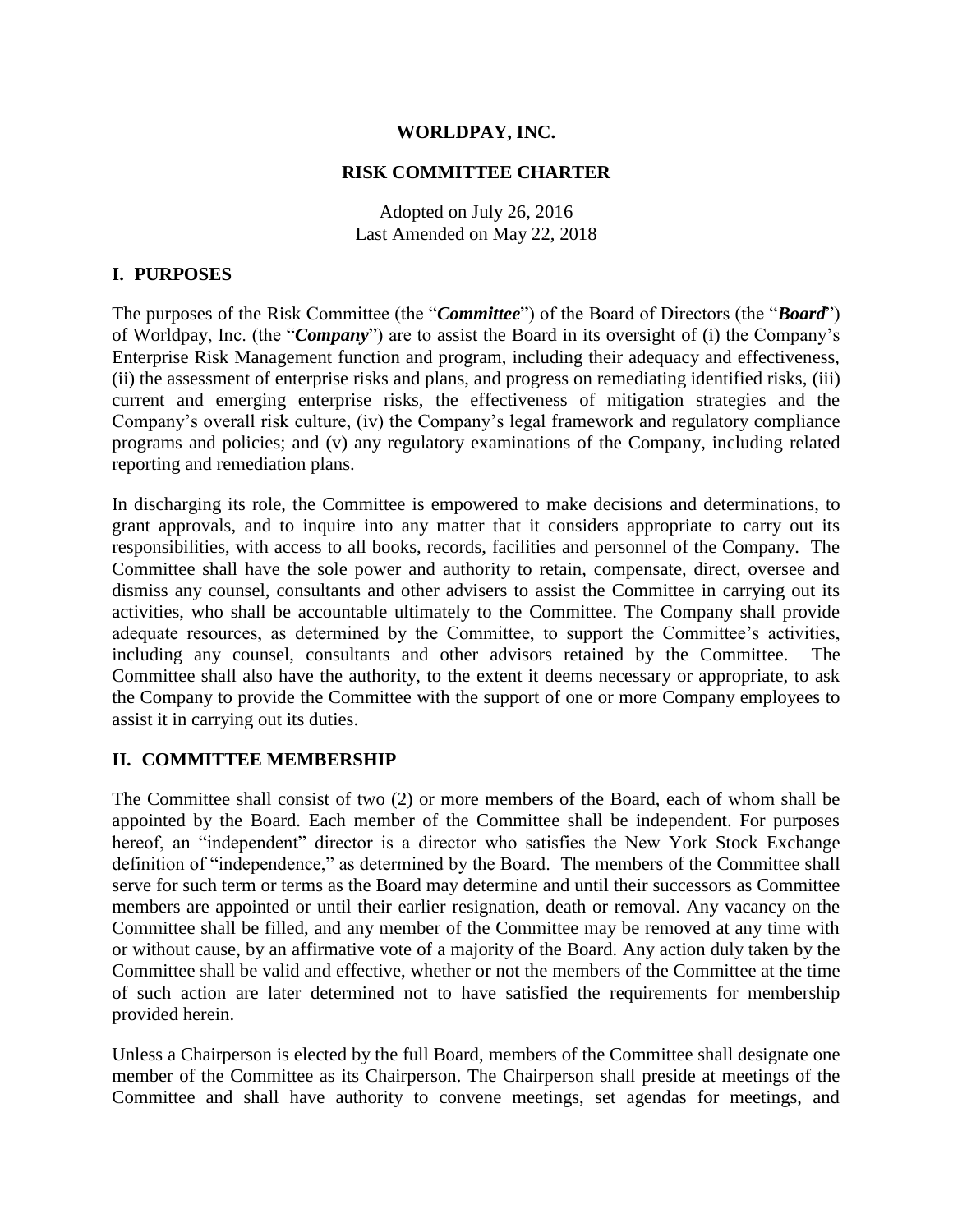determine the Committee's information needs, except as otherwise provided by action of the Committee. In the absence of the Chairperson at a duly convened meeting, the Committee may select a temporary substitute from among its members to serve as chair of the meeting.

# **III. COMMITTEE MEETINGS**

The Committee shall meet at least two (2) times each year and additionally as the Committee or the Chairperson deems advisable. The Chairperson, after consultation with the Chairperson of the Board and management of the Company, shall establish the schedule of its regular meetings. Meetings of the Committee may be held telephonically or through other technological means. Provided that notice of a meeting is given or waived by all members of the Committee in accordance with the Company's Certificate of Incorporation or Bylaws, the presence of a majority of Committee members shall constitute a quorum for a meeting. The Committee may act by an affirmative vote of the majority of members present at a meeting of the Committee at which a quorum exists or by a writing or writings signed by all of its members without a meeting. The Committee may invite any officer or employee of the Company, counsel or others to attend meetings and provide pertinent information. The Committee may meet in executive session outside the presence of any member of management of the Company. The Committee may otherwise establish its own rules of procedure.

# **IV. KEY RESPONSIBILITIES**

The Committee shall have the responsibilities set forth in this Section IV and any additional responsibilities delegated to the Committee by the Board, as and to the extent the Board determines necessary or appropriate. The Committee is authorized by the Board to make all decisions and determinations and grant all approvals necessary or desirable to carry out these responsibilities and other actions reasonably related to the Committee's purposes or assigned by the Board from time to time. The Committee shall report regularly to the Board on Committee decisions, determinations, approvals and findings, but is empowered to take such actions without further authorization by the Board. The Committee may form and delegate authority, including the authority to take action in relation to any of the Committee's responsibilities, to subcommittees consisting of at least two (2) Committee members when the Committee deems it appropriate.

## A. Enterprise Risk Management and Company Risk Culture

- 1. Oversee and review with management the adequacy and effectiveness of the Company's Enterprise Risk Management program, including the Risk Appetite Framework and the Enterprise Risk Management Framework, to ensure appropriate identification, measurement, management, monitoring and reporting of risks within all risk categories defined thereunder;
- 2. Periodically receive reports from the Chief Risk Officer concerning the status of the Company's Enterprise Risk Management program, including on the development of effective policies, programs and processes related thereto;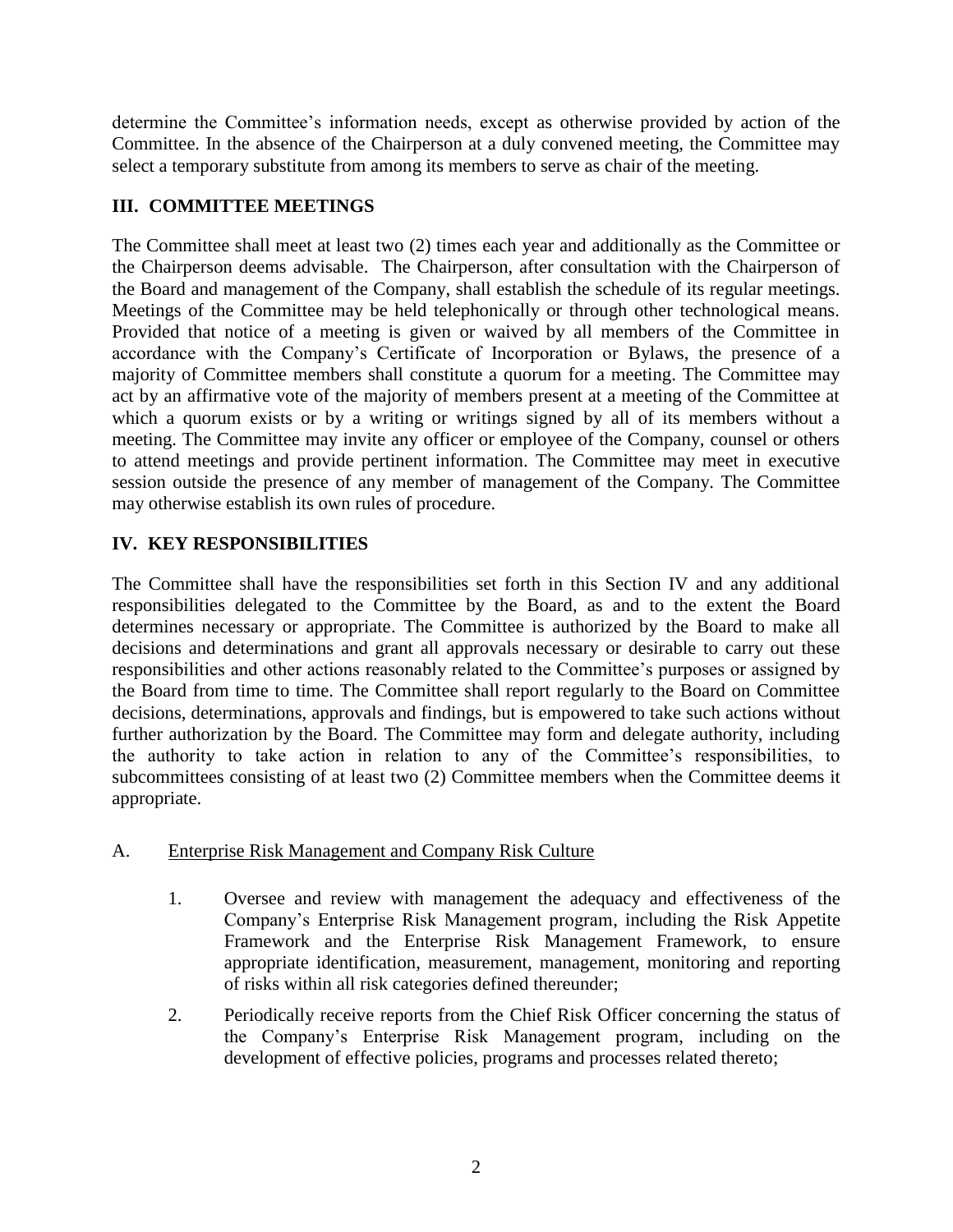- 3. At least annually, review and approve an annual risk assessment of the Company, which risk assessment may be conducted by management of the Company or a third party;
- 4. Review and discuss with management any significant risks or exposures and assess the steps management has taken to minimize such risks and review and discuss with management the Company's underlying policies with respect to risk assessment and risk management;
- 5. Discuss policies with respect to risk assessment and risk management with the Audit Committee as appropriate;
- 6. Periodically receive reports from management, or outside consultants and advisers, on material and emerging risk topics and trends;
- 7. Oversee and review with management the Company's cybersecurity processes and risk strategy and related policies and controls, and assess the steps management has taken to minimize cybersecurity risk within the organization;
- 8. Oversee and review with management the Company's business continuity, disaster recovery and catastrophic risk policies and controls, and periodically receive summary reports on the testing of the Company's back-up systems related thereto;
- 9. Periodically review and discuss with management the Company's insurance programs; and
- 10. Oversee and review with management the Company's third-party management risk strategy and related policies and controls.
- B. Legal
	- 1. At least annually, review and discuss with the Company's internal or external legal counsel the material legal and regulatory affairs of the Company and the Company's compliance with applicable laws, rules and regulations, in each case to the extent consistent with the Committee's scope of responsibility; and
	- 2. Periodically review and discuss with management the Company's litigation profile, including, but not limited to, ongoing class action or material commercial litigation.

## C. Regulatory Compliance

1. Periodically receive reports from management of the Company on relevant government investigations, examinations or other regulatory matters, including remediation efforts undertaken in connection with such matters, where oversight consistent with the Committee's scope of responsibility is appropriate;